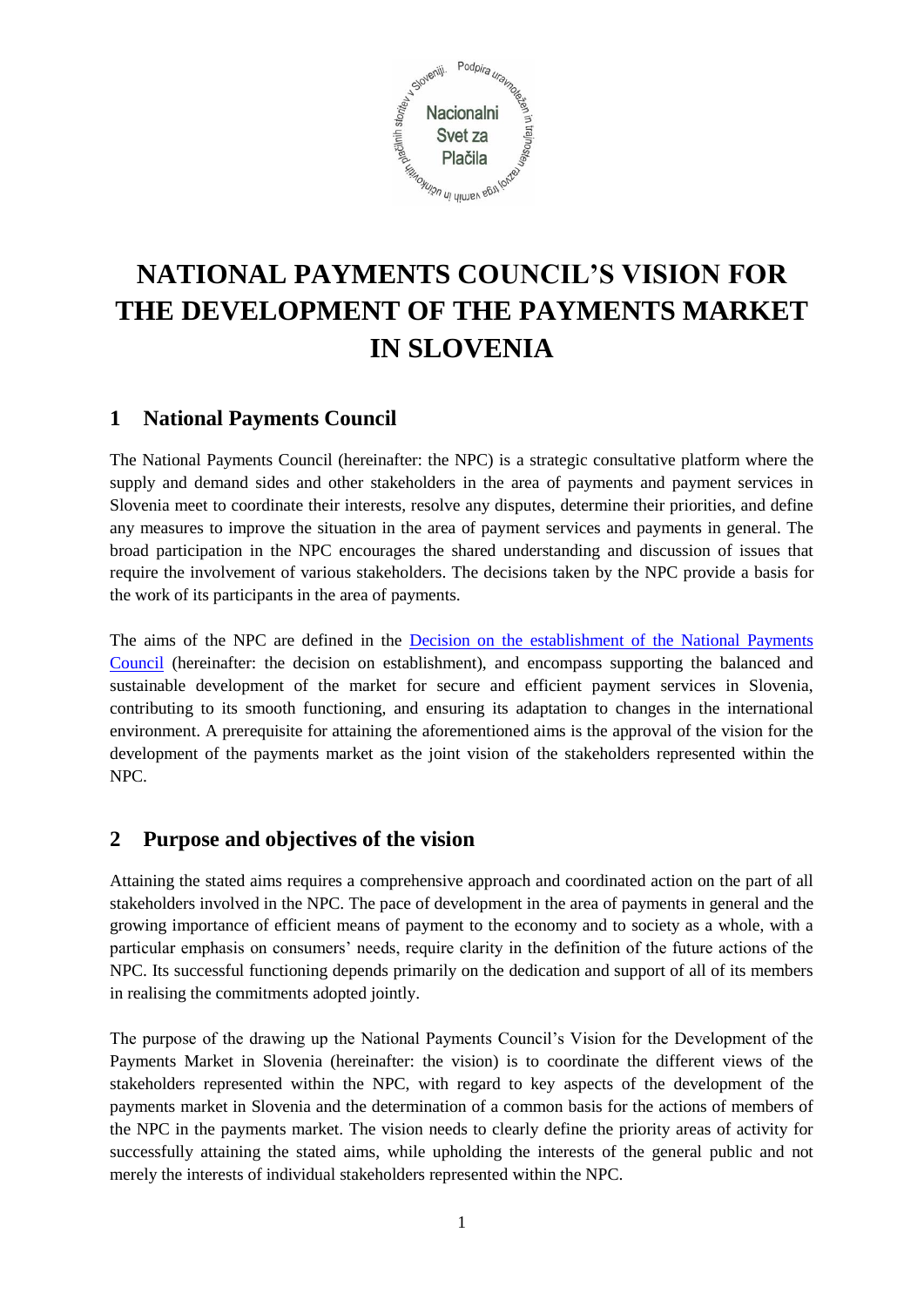The primary objective of the vision is to facilitate the effective functioning of the NPC, and to meet its aims set out by the decision on establishment.

## **3 Foundations of the vision**

Recent years have seen numerous changes in the payments market. New actors have appeared on the market, offering new types of payment service and new forms of payment, which are primarily the result of digitalisation and technological development. Given the continual changes in and development of the payments market, changes are also required in the existing legal regulations, together with the adoption of new regulations for market segments that have hitherto been unregulated.

The key challenge in the continual development of the payments market and the unending appearance of new means of payment, which are usually restricted to markets in a particular country or even more narrowly, for example at the local level, remains the standardisation and harmonisation of means of payment both at national levels and at the pan-European level. Payment service users expect to be able to use individual solutions to execute payments both domestically and across borders in the EU with a uniform user experience. For payment service users to have the ability to use solutions to execute payments, it is necessary for the services to be accessible both in terms of physical access to points of sale and in terms of digital inclusion. The ability to use payment services may in no case be discriminatory with regard to any group of payment service users.

For the effective functioning of the payments market, the maintenance of payment service users' confidence in the payment services is vital. To achieve this it is therefore necessary for payment service providers to provide secure and efficient (from the perspective of operational efficiency and costs) payment services, providing users with all the information that they need to take decisions with regard to the use of an individual service, particularly from the perspective of the advantages that they bring, and also any risks to which they could be exposed by their use. Communication must be timely, clear, easily understood and transparent.

Having regard for the aforementioned foundations, the vision encompasses seven areas that the NPC has identified as key to its work.

## **4 National Payments Council's vision**

#### **4.1 Security**

- The NPC encourages the implementation of reliable and secure payment solutions.
- The NPC provides stakeholders with a platform for collaboration, and encourages dialogue between them to discuss subjects related to payment security.
- The NPC encourages the examination of options for harmonisation and standardisation in the area of electronic identification and authentication (i.e. use for several different purposes, including for public services).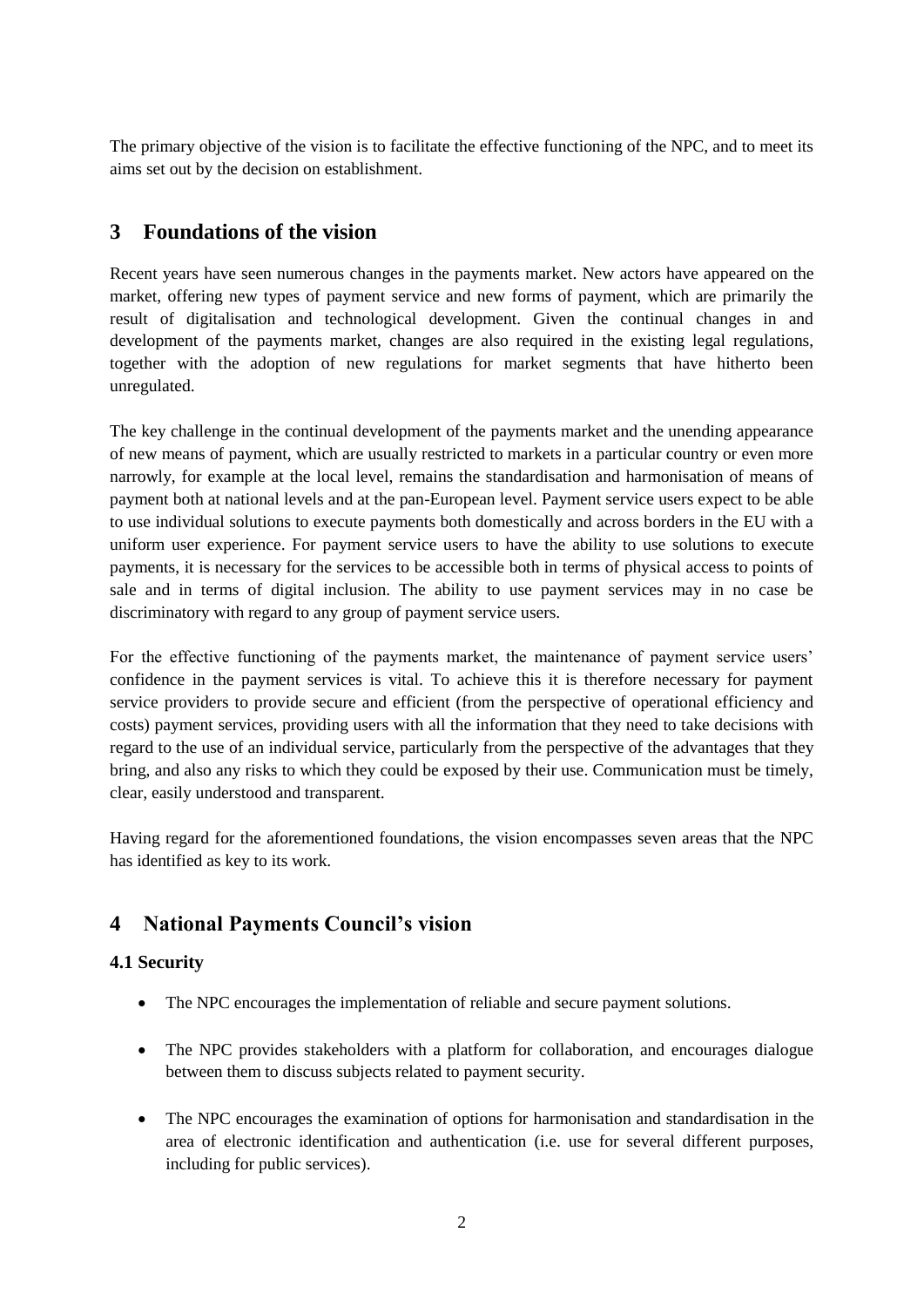#### **4.2 Efficiency**

- The NPC encourages the development of innovations in the area of payments, and the implementation of efficient payment services and the related additional and ancillary services in the Slovenian market, with the aim of ensuring the supply and use of efficient means of payment.
- The NPC encourages the implementation of easy-to-use payment services and the related additional and ancillary services on in the Slovenian payments market, with the aim of ensuring their widespread use.
- The NPC encourages the preparation of analysis in the area of payment efficiency, with the aim of identifying the most efficient means of payment.
- The NPC regularly monitors the efficiency of its work and the attainment of its objectives.

#### **4.3 Accessibility**

 The NPC encourages the development of the payments market in Slovenia in the direction of ensuring financial inclusion and equal access to payment services for all segments of the population, including the elderly and those with special needs. Accessibility relates both to aspects of physical access (to points of sale) and to aspects of digital inclusion.

#### **4.4 Harmonisation**

- The NPC promotes and encourages the harmonisation and standardisation of payment instruments and services at the national level, with the aim of ensuring greater efficiency and a uniform user experience for payment service users.
- The NPC promotes and encourages the harmonisation of national payment instruments and services via solutions formulated at EU level, with the aim of ensuring that Slovenian payment service users have the ability to make and receive payments at the European level.

#### **4.5 Cooperation**

- The NPC provides a platform for active cooperation and dialogue between the relevant stakeholders in the payments market, with the aim of supporting the balanced and sustainable development of the market for safe and efficient payment services in Slovenia.
- The NPC works towards active cooperation with stakeholders that are not members of the NPC, but whose involvement can contribute to the NPC's functioning and to the realisation of socially efficient payments.